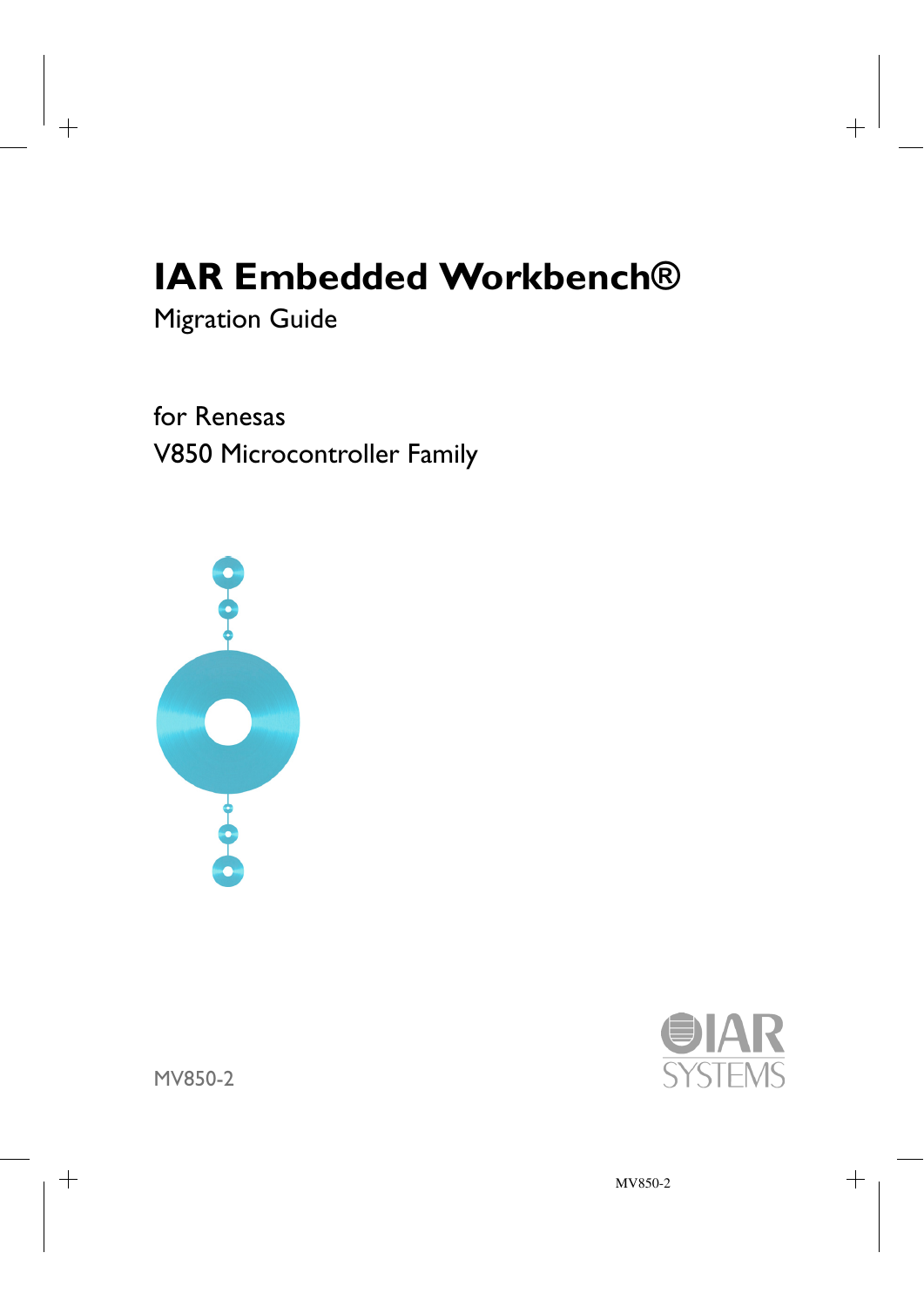## **COPYRIGHT NOTICE**

Copyright © 1999–2010 IAR Systems AB.

No part of this document may be reproduced without the prior written consent of IAR Systems AB. The software described in this document is furnished under a license and may only be used or copied in accordance with the terms of such a license.

#### **DISCLAIMER**

The information in this document is subject to change without notice and does not represent a commitment on any part of IAR Systems. While the information contained herein is assumed to be accurate, IAR Systems assumes no responsibility for any errors or omissions.

In no event shall IAR Systems, its employees, its contractors, or the authors of this document be liable for special, direct, indirect, or consequential damage, losses, costs, charges, claims, demands, claim for lost profits, fees, or expenses of any nature or kind.

#### **TRADEMARKS**

IAR Systems, IAR Embedded Workbench, C-SPY, visualSTATE, From Idea To Target, IAR KickStart Kit, IAR PowerPac, IAR YellowSuite, IAR Advanced Development Kit, IAR, and the IAR Systems logotype are trademarks or registered trademarks owned by IAR Systems AB. J-Link is a trademark licensed to IAR Systems AB.

Microsoft and Windows are registered trademarks of Microsoft Corporation.

Renesas is a registered trademark of Renesas Electronics Corporation. V850 is a trademark of Renesas Electronics Corporation.

All other product names are trademarks or registered trademarks of their respective owners.

#### **EDITION NOTICE**

Second edition: October 2010

Part number: MV850-2

This guide applies to version 3.x of IAR Embedded Workbench® for V850.

Internal reference: R11, Too6.1, IJOA.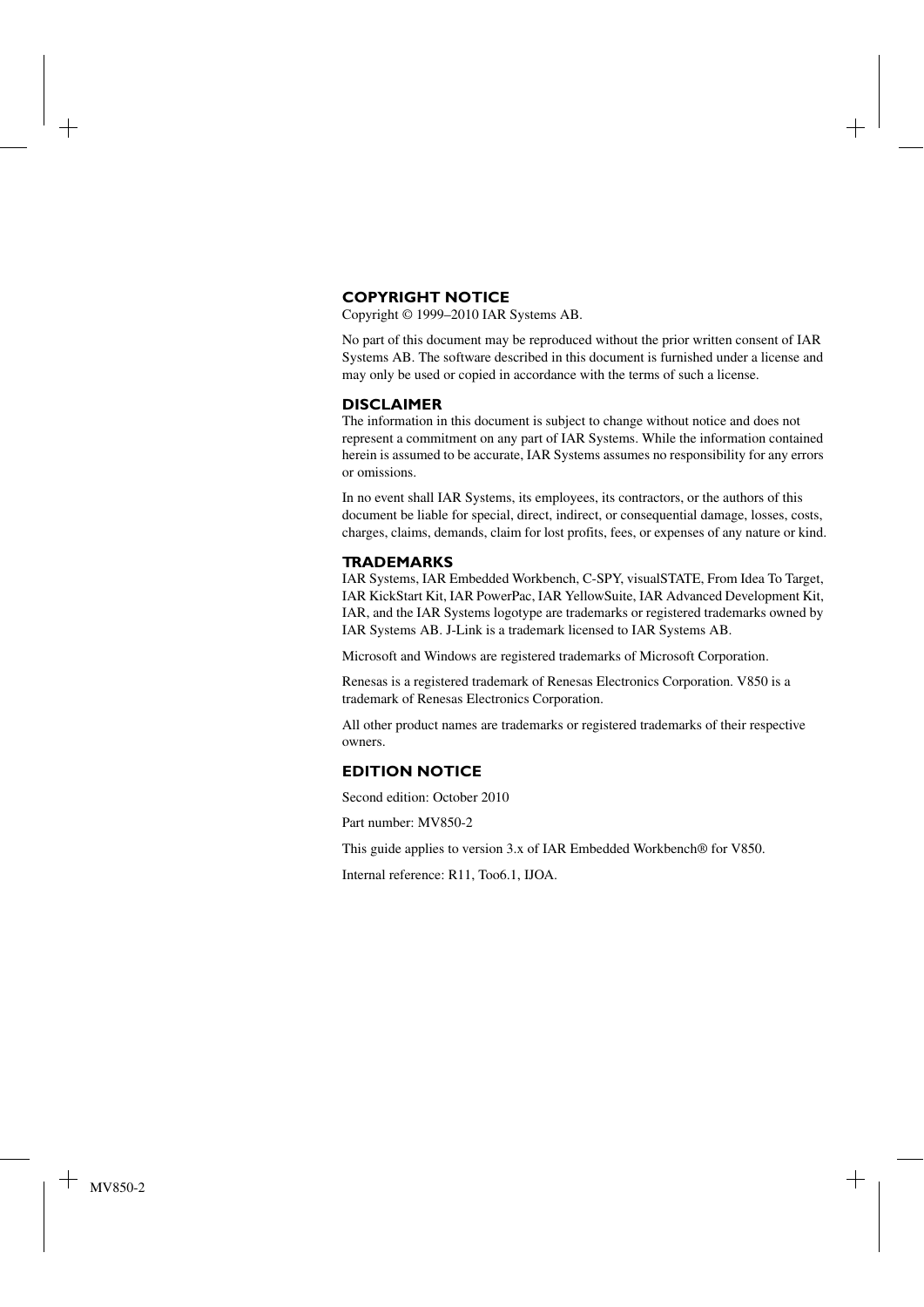## **Contents**

| Runtime library and object files considerations |  |
|-------------------------------------------------|--|
|                                                 |  |
|                                                 |  |
|                                                 |  |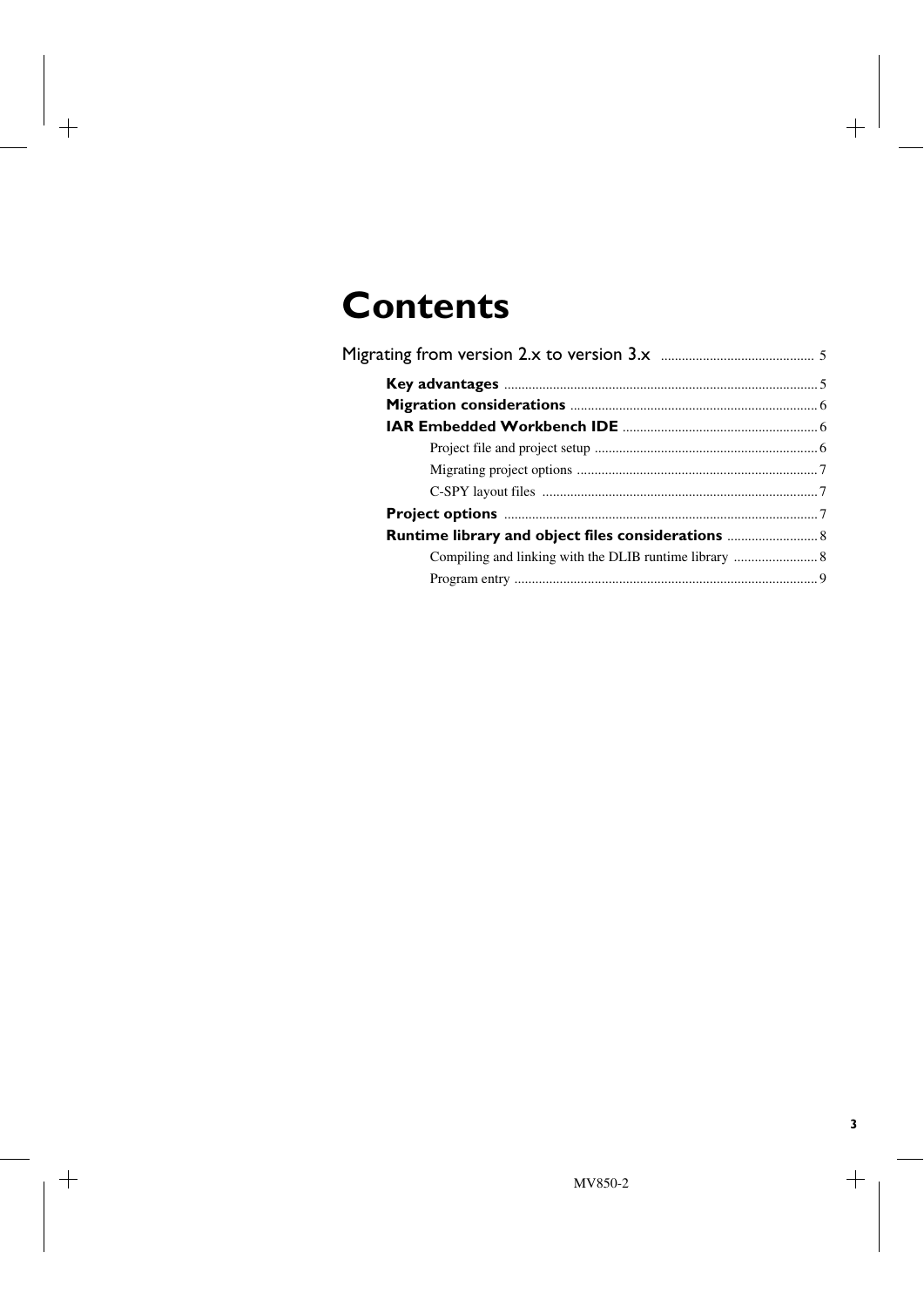**4**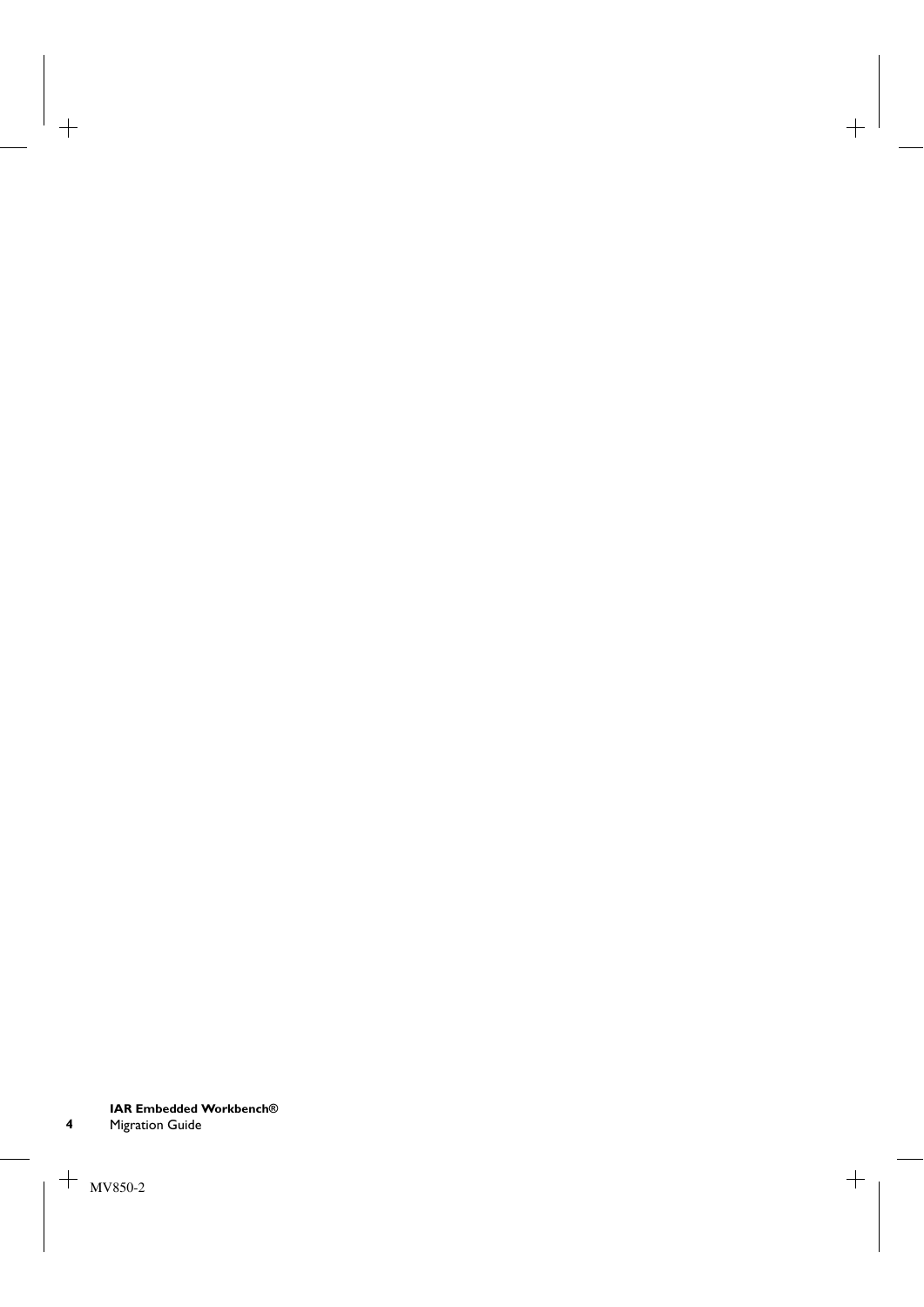## <span id="page-4-0"></span>**Migrating from version 2.x to version 3.x**

This guide gives hints for porting your application code and projects to the new version 3.x.

C or C++ source code that was originally written for the IAR C/EC++ Compiler for V850 version 2.x can be used also with the new IAR C/C++ Compiler for V850 version 3.x. However, some small modifications may be required.

This guide presents the major differences between IAR Embedded Workbench for V850 version 2.x and version 3.x, and describes the migration considerations. Note that there might also be additional migration information in the \doc directory on the installation media.

## <span id="page-4-1"></span>**Key advantages**

This section lists the major advantages in the IAR Embedded Workbench for V850 version 3.x as compared to version 2.x. Hereafter, the two versions are referred to as *version 3.x* and *version 2.x*, respectively.

- Efficient window management through dockable windows optionally organized in tab groups
- Source browser with a catalog of functions, classes, and variables, for a quick navigation to symbol definitions
- Template projects to get a project that links and runs *out of the box* for a smooth development start-up
- Batch build with ordered lists of configurations to build
- Improved context-sensitive help for  $C/C++$  library functions
- Generic flash downloader framework
- $\bullet$  Easy configuration of the C/C++ libraries
- Smart display of STL containers at debugging
- Auto-display debugger watch window
- Project workspace environment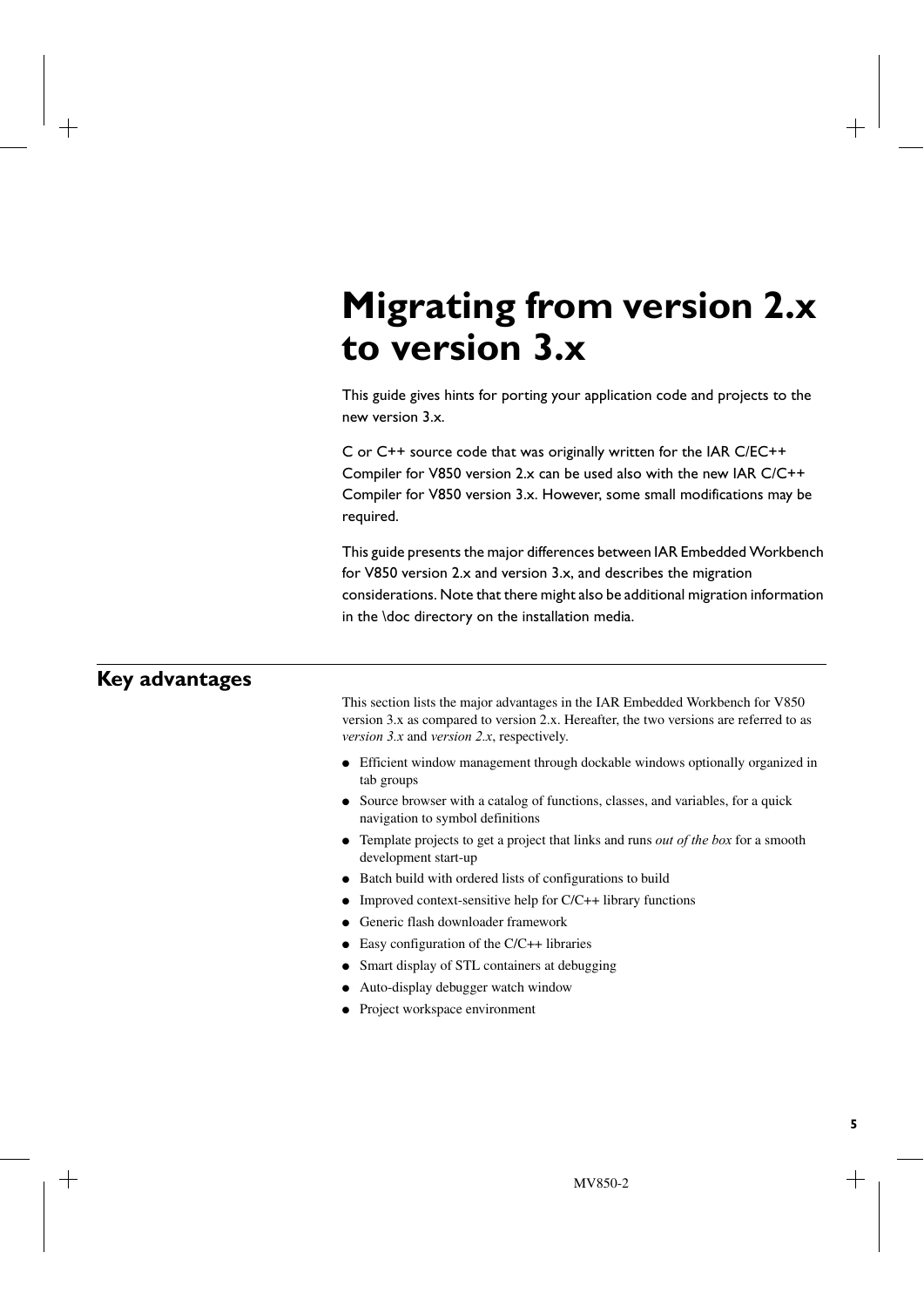• Implementation of MISRA C rules checking.

## <span id="page-5-0"></span>**Migration considerations**

To migrate your old project consider the following:

- IAR Embedded Workbench IDE
- Project options
- Runtime library and object files considerations.

**Note:** It is important to be aware of the fact that object code produced with version 2.x cannot be linked with code produced with version 3.x.

## <span id="page-5-1"></span>**IAR Embedded Workbench IDE**

Upgrading to the new version of the IAR Embedded Workbench IDE should be a smooth process as the improvements do not have any major influence on the compatibility between the versions.

Version 3.x provides new improved project management with support for complex project setup. The former *project window*—which could manage one separate project—has been exchanged with a *workspace window*. This workspace window can manage several projects and multiple build configurations for each project. For more information about project management in version 3.x, see the *IDE Project Management and Building Guide*.

Upgrading to the new version of the IDE should still be a smooth process, but you should consider the following:

- Project file and project setup
- Project options
- C-SPY layout files.

## <span id="page-5-2"></span>**PROJECT FILE AND PROJECT SETUP**

If you are using the IDE, follow these steps to verify that your project file has been properly converted.

**1** Start your new version of IAR Embedded Workbench for V850 and create a new workspace by choosing **File>New** and then **Workspace**.

**6**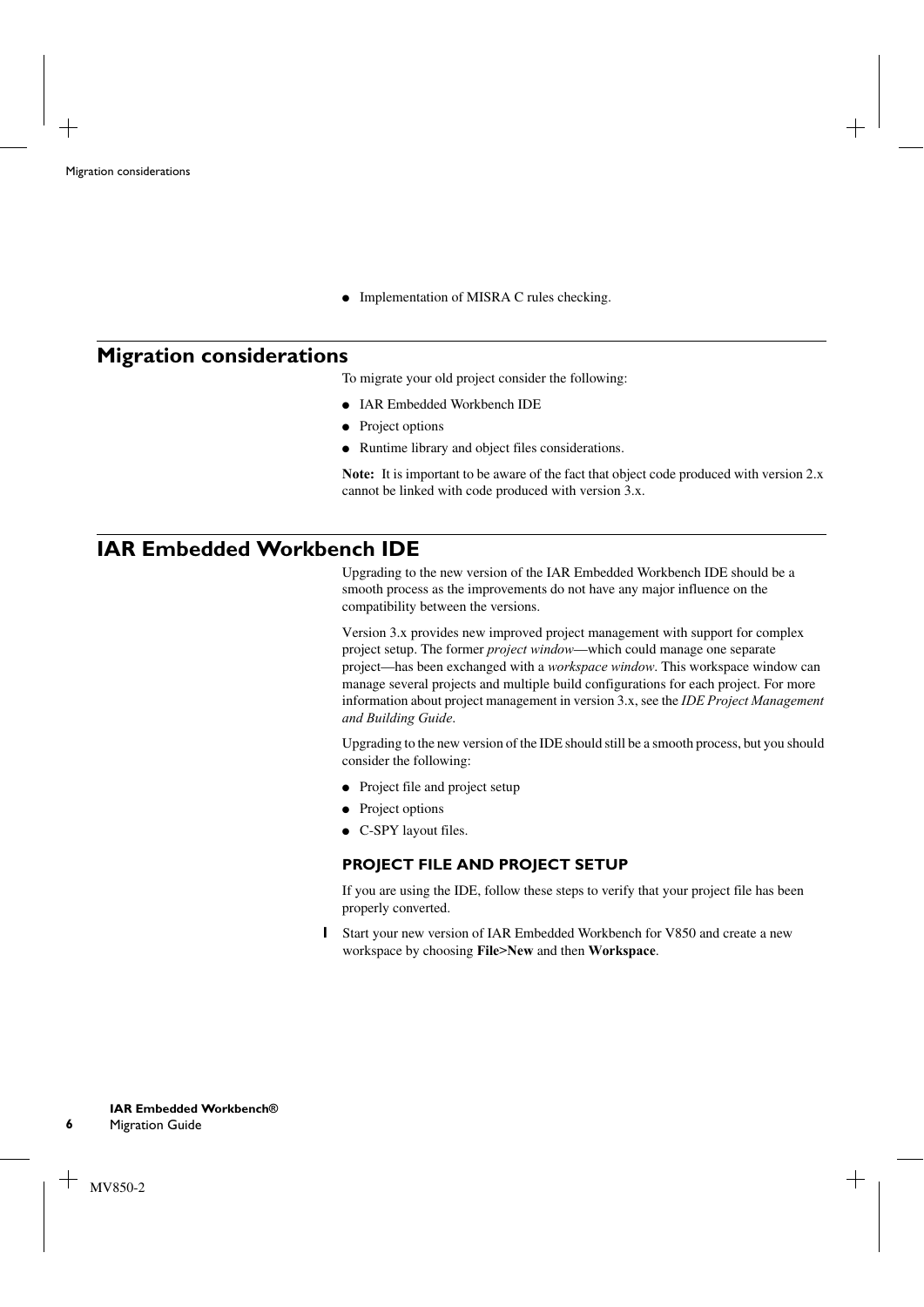- **2** Choose **Project>Add Existing Project** to insert your old project into the workspace. This step will create two new project files with the same name as the old file, but with the extensions ewp and ewd. The ewp file contains all settings required to build the application, while the ewd file contains all settings related to the debugger. The old project file will remain untouched.
- **3** It is recommended that you verify that your options have been setup correctly.

To generate a text file with the command line equivalents of the project options in your old project, see *[Migrating project options](#page-6-0)*.

Also, set any new options.

#### <span id="page-6-0"></span>**MIGRATING PROJECT OPTIONS**

Since the available compiler options differ between the versions, you should verify your option settings after you have converted an old project.



If you are using the command line interface, you can simply compare your makefile with the option tables in this section, and modify the makefile accordingly.



If you are using the IDE, all option settings are automatically converted during the project conversion.

However, it is still recommended to verify the options manually. Follow these steps:

- **1** Open the old project in the old IAR Embedded Workbench version.
- **2** In the project window, select the project level to get information about options on all levels in your project.
- **3** To save the project settings to a file, right-click in the project window. On the context menu that appears, choose **Save As Text**, and save the settings to an appropriate destination.
- **4** Use this file and the option tables in this section to verify whether the options you used in your old project are still available or needed. Also check whether you need to use any of the new options.

For information about where to set the equivalent options in on the command line, see the *IAR C/C++ Compiler Reference Guide for V850*.

#### <span id="page-6-1"></span>**C-SPY LAYOUT FILES**

Due to a new improved window management system, the C-SPY layout files support in 2.x has been removed. Any custom made lew files can safely be removed from your projects.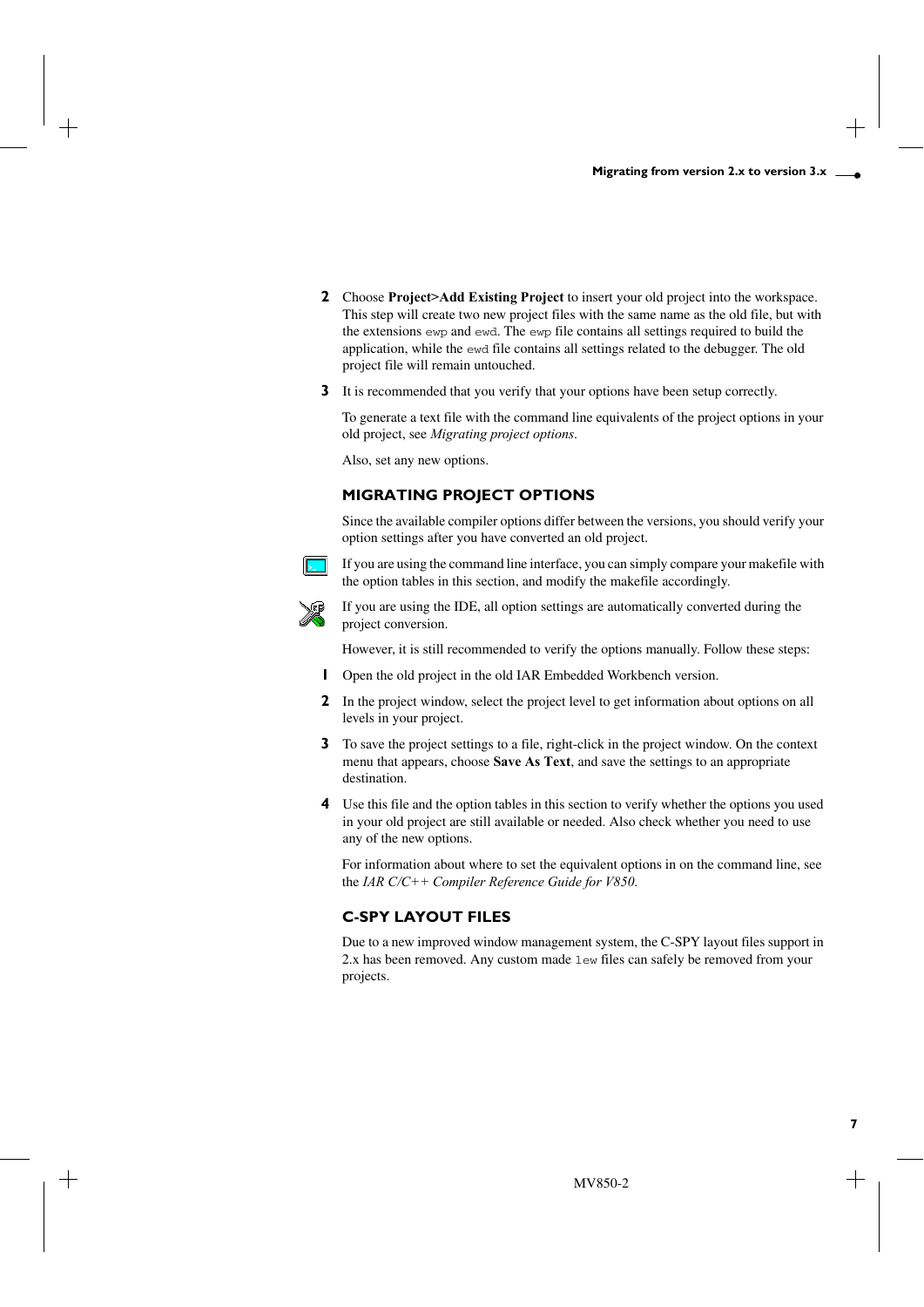## <span id="page-7-0"></span>**Project options**

A new compiler optimization, **Type-based alias analysis**, is enabled by default. This optimization can be disabled with the option --no\_tbaa or by deselecting the corresponding option in the IDE.

## <span id="page-7-1"></span>**Runtime library and object files considerations**

IAR Embedded Workbench for V850 version 3.x is delivered with one runtime library, DLIB.

## <span id="page-7-2"></span>**COMPILING AND LINKING WITH THE DLIB RUNTIME LIBRARY**

In earlier versions, the choice of runtime library did not have any impact on the compilation. In IAR Embedded Workbench for V850 version 3.x, this has changed. Now you can configure the runtime library to contain the features that are needed by your application.

One example is input and output. An application may use the  $f$ printf function for terminal I/O (stdout), but the application does not use file I/O functionality on file descriptors associated with the files. In this case the library can be configured so that code related to file I/O is removed but still provides terminal I/O functionality.

This configuration involves the library header files, for example stdio.h. This means that when you build your application, the same header file setup must be used as when the library was built. The library setup is specified in a *library configuration file*, which is a header file that defines the library functionality.



When building an application using the IDE, there are three library configuration alternatives to choose between: **Normal**, **Full**, and **Custom**. **Normal** and **Full** are prebuilt library configurations delivered with the product, where **Normal** should be used in the above example with file I/O. **Custom** is used for custom built libraries. Note that the choice of the library configuration file is handled automatically.



When building an application from the command line, you must use the same library configuration file as when the library was built. For the prebuilt libraries ( $r85$ ) there is a corresponding library configuration file (h), which has the same name as the library. The files are located in the  $\nu$ 850\lib directory. The command lines for specifying the library configuration file and library object file could look like this:

```
iccv850 -D_DLIB_CONFIG_FILE=...\v850\lib dl85-tnn.h
xlink dl85-tnn.r85
```
In case you intend to build your own library version, use the default library configuration file dlv850Custom.h.

**8**